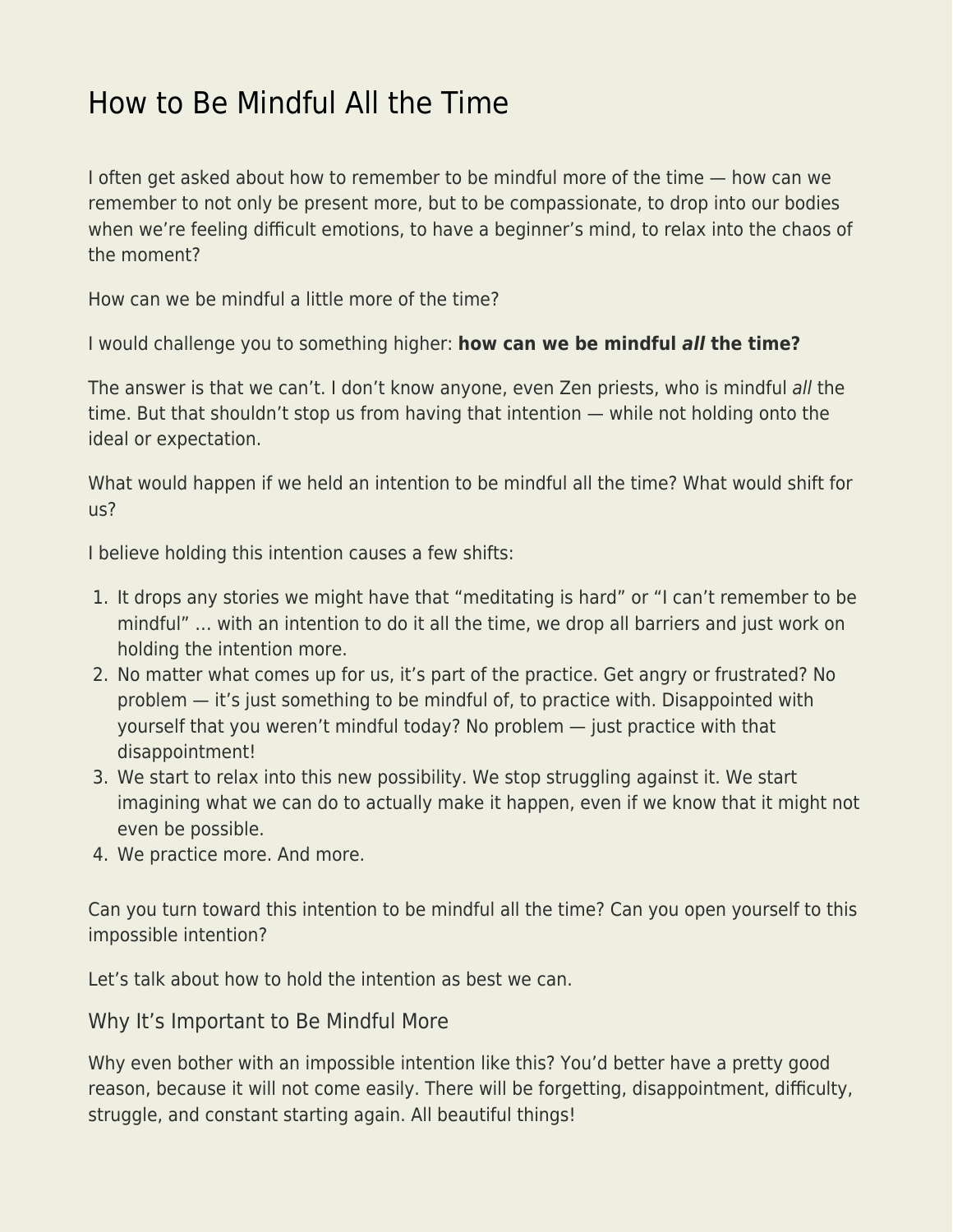Have a deeper reason than, "It would be cool." For example, some reasons I've found to be important:

- Being mindful helps us to be more at peace. Struggle less. Be more in touch with whatever difficulties come up for us.
- We can better deal with our urges to be constantly busy, to run to distraction, to give in to our cravings for food, shopping, drink, drugs, TV, games, porn and more.
- We can deal with our aversions to situations, things people do, things about ourselves with some mindfulness, not letting ourselves shy away from or lash out at those aversions. Not letting ourselves procrastinate just because we think something is unpleasant. In fact, we can see that the aversions are not a big deal.
- We can be more compassionate with other people, and ourselves. When someone is acting badly, we can see that they are in pain, and cultivate a genuine wish for them to not have that pain, for them to be happy, even if we don't agree with their actions. We can do the same for ourselves, when we don't act as we wished we would, and we feel pain about letting ourselves and others down.
- We appreciate the moment more, and are more fully present and grateful for each day, knowing that the days are fleeting and precious, slipping away from us and not to be taken for granted.

You might have your own reasons. Perhaps you want to fully soak in the time you have with your kids, or a dying parent. Perhaps you know your days are limited, and the thought of spending those days distracted is heartbreaking to you. Perhaps you're struggling greatly with someone you love, and you want to drop your stories about them and be more loving to them.

Maybe you have meaningful work to do in the world, and you've been letting distractions and urges get in the way, and you want to find a mindful way to do that meaningful work more of the time.

Find a reason that's worth practicing for, that's more important than the small discomforts you'll encounter as you practice.

How to Remember to Be Mindful All the Damn Time

Remembering something all the time doesn't come naturally to us — we have to set up our environment to make it more likely to happen.

So here's what I recommend:

- 1. **Set an intention and write it down**. It could be as simple as, "Be mindful all day long, for my kids." Post it somewhere you can see it often.
- 2. **Tell others your intention**. Ask them to hold your intention in your heart. And to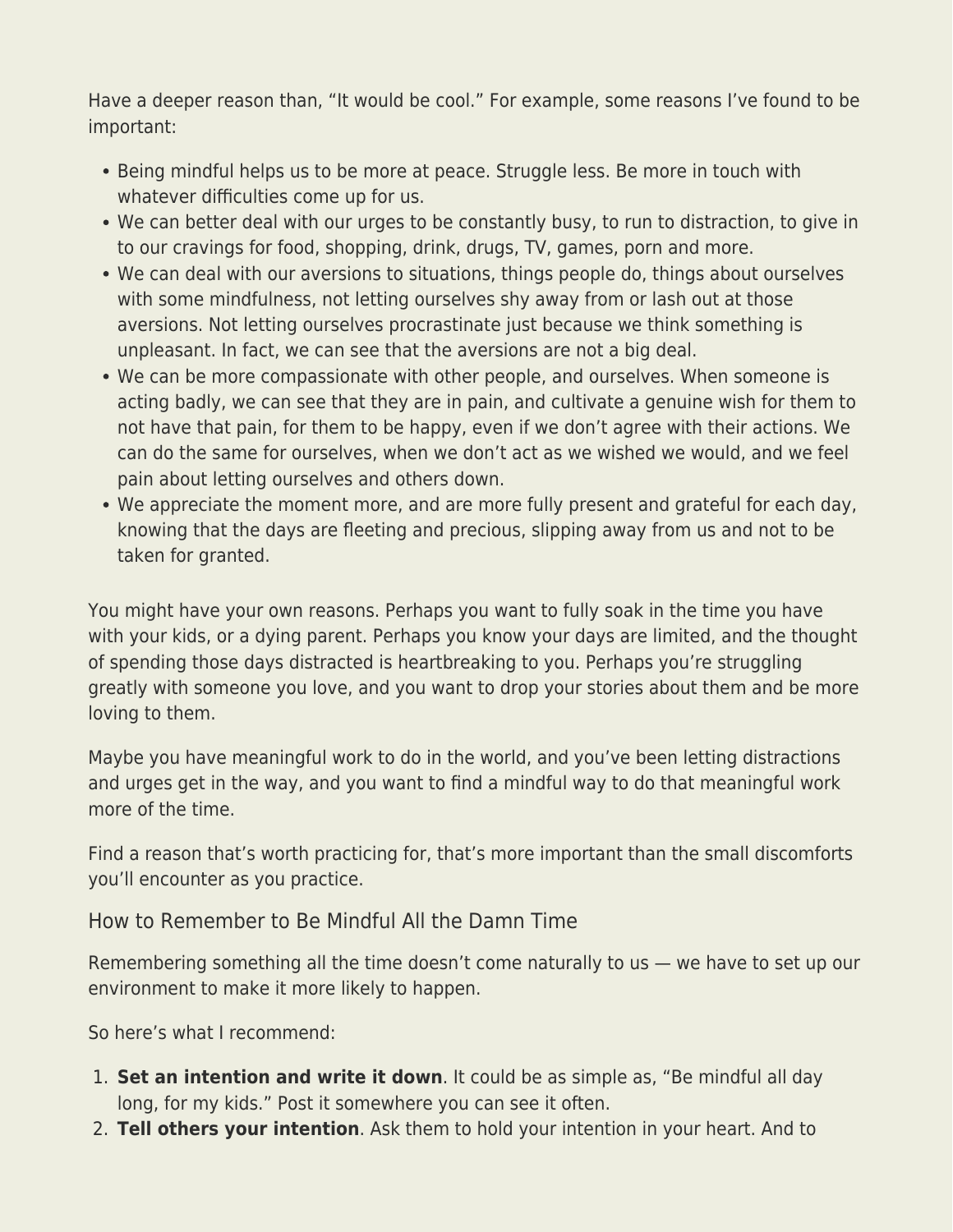check on how you're upholding it.

- 3. **Check in with this intention every morning**. Maybe even say it out loud.
- 4. **Put visual reminders everywhere**. A little Buddha on your kitchen counter. A note that reminds you on your bathroom mirror. A wrist mala that you wear everywhere. A reminder on your phone lock screen and computer wallpaper.
- 5. **Have a morning practice**. Even just 5-10 minutes in the morning where you sit and just pay attention to your body, your breath, and your surroundings is enough. If you want to do more, great! Or do yoga if moving meditation appeals to you more. But some kind of morning practice helps anchor the rest of your day, and is a simplified practice for what you do when there are more moving parts.
- 6. **Have regular check-in times**. For example, before you start eating a meal, pause to check in with your intention. It will help you to be more mindful as you eat. Or check in when you start a shower, get into your car, walk into your office or leave the office.
- 7. **Slowly add mindfulness bells**. A mindfulness bell can be anything in your environment. Thich Nhat Hanh suggested using traffic lights as a mindfulness bell when you see one, instead of getting caught up in the stress of driving, allow yourself to become present. You can slowly find other mindfulness bells — your daughter's face, opening your computer, having your first cup of coffee, hearing a train going by.
- 8. **Review at the end of your day**. As you close out your day, have a 2-minute review. Look back on your day and see how you stayed with your intention. See what tripped you up. Celebrate your successes. Think about how you can add more reminders or bells or regular check-in times or accountability to stick to your intention better tomorrow.

You don't have to incorporate all of these ideas, but they are elements you might play with, see what helps the most.

How to Work With Whatever Comes Up

As you practice mindfulness, you'll notice a bunch of different things coming up, possibly including:

- Frustrations or anger with other people or yourself.
- Stress, anxiety, fear.
- Disappointment, sadness, hurt, defensiveness, withdrawal, stonewalling.
- Confusion, indecision, uncertainty, chaos, turbulence.
- Self-criticism or harshness.
- Procrastination, avoidance, distraction.
- Indulging urges and desires and then feeling bad that you did.

These and other struggles will come up, around your intention to be mindful or possibly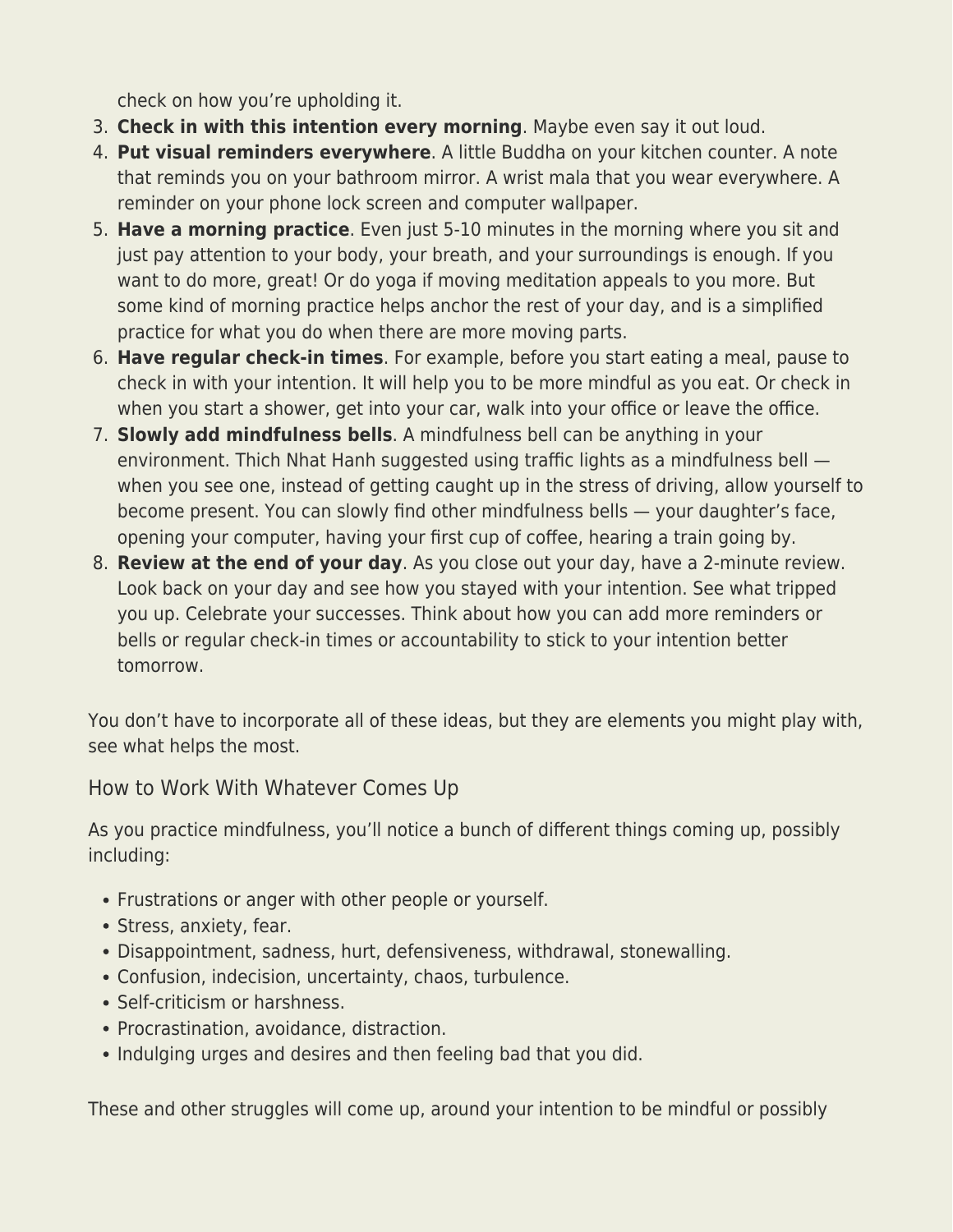unrelated to that intention. And you'll feel frustrated that you're feeling it, or disappointed, hurt, and harsh with yourself.

Having these feelings or difficulties come up is not a problem.

The key is to work with them.

Here's how:

- 1. **Notice when you have a difficult feeling** (any of the things above). Just be mindful that it's happening.
- 2. **Notice if you're having thoughts** (a story, expectation, rationalization, fantasy, ideal) that are causing the difficulty. For example: I'm frustrated because I have a story about this person that they shouldn't act this way. Note that it's not important if the story is true or not (in my experience it's never fully true, but the truth is irrelevant), but just that you're having the thoughts and they're causing the difficulty.
- 3. **Drop into your body and notice the sensations** of the difficult emotion. You might notice the stress as a tightness in your chest, the shame as a red ball in your stomach, the loneliness as a hollow ball at the center of your torso, the hurt as a pain in your heart.
- 4. **Stay with these sensations, and see if you can be curious about them**. Do they change? Look at them with a magnifying glass. Get subtle about your noticing of them.
- 5. **Give them some friendliness, love, compassion**. This takes practice, see if you can cultivate a heart of unconditional friendliness and compassion towards your feelings.
- 6. **Notice that you're completely OK, even with the feeling**. It's not a problem. It's just a sensation.

Once you start practicing in this way, you can trust that you'll be OK with any emotion, even anger and anxiety. It's not a problem, it's just something to practice with. It's just a part of your experience.

Then every emotion becomes an opportunity to practice, and you can say thank you to anyone or anything that causes the emotion!

How to Constantly Learn and Grow

If you practice mindfulness like this, with the recommendations above, you'll get better and better at the skill of remembering, of dropping in, of being with whatever arises.

But there will be a part of you who thinks you should be doing better. Practice with this pain in the way I outlined in the previous section — it's just a small pain, you can handle it.

Then, from a place of peace, you can deepen your learning. Drop in some more, and see if